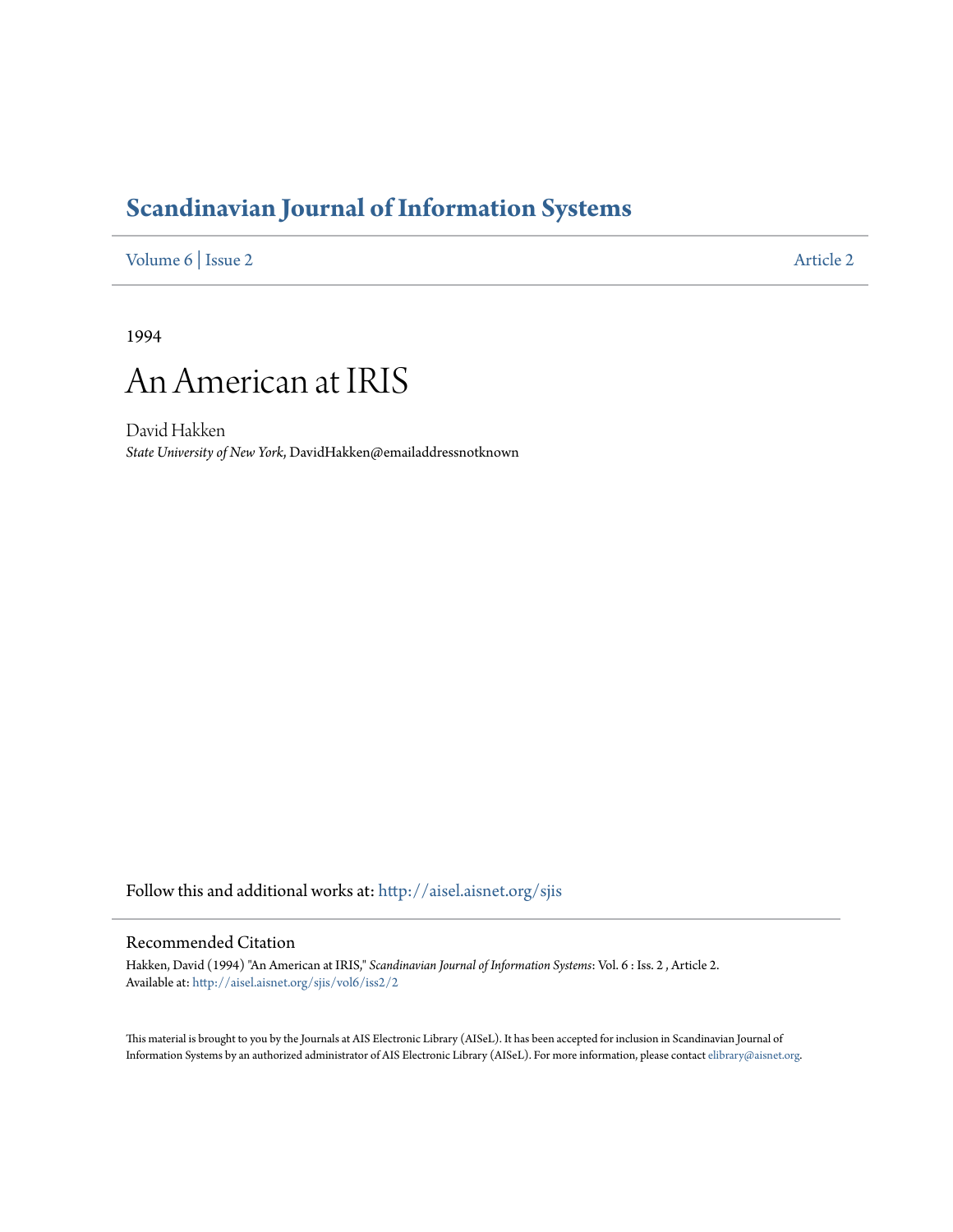## **An American at IRIS**

**David Hakken**

*Professor of Anthropology Director, Policy Center State University of New York Institute of Technology at Utica/Rome*

My congratulations to the editorial collective for the inauguration of the debate forum in SJIS 6(1). I heard the Bansler/ Kraft paper when it was first delivered in Cambridge and watched the reaction of the Scandinavian researchers present. Barbara Andrews and I recently completed a research project on the cultural construction of computing in the Nordic countries. While we were much impressed with the sophisticated and progressive work of many systems developers, we noticed a dearth of the kinds of development projects so conspicuous in the debate. Consequently, I am both aware of the deep emotions and concerns stirred by this debate and I see a link between the debate and the relative absence of projects. The debate is important because, like the workshop on "Infurgy" at the IRIS 17 in Finland, it addresses a basic question: What is the proper objec-

tive of system development practice, as an intellectual activity, as political practice in the broadest sense, and as a profession in employment based social formations? In my brief intervention, I wish to raise some points which I feel will make the future debate more productive. Despite the problems of their rhetorical style (about which more below), Bansler's and Kraft's comments better communicate the senses of unease which Barbara Andrews and I experienced within the Nordic system development community than does Kyng. Thus I respond primarily to their response to Kyng. First, I think the debate needs to be explicitly broadened beyond the CRA (collective resource approach), perhaps to that admittedly ambiguous but still serviceable notion of "the Scandinavian approach to system development." It seems to me that there is a parallel be-

© Scandinavian Journal of Information Systems, 1994, 6(2):81–84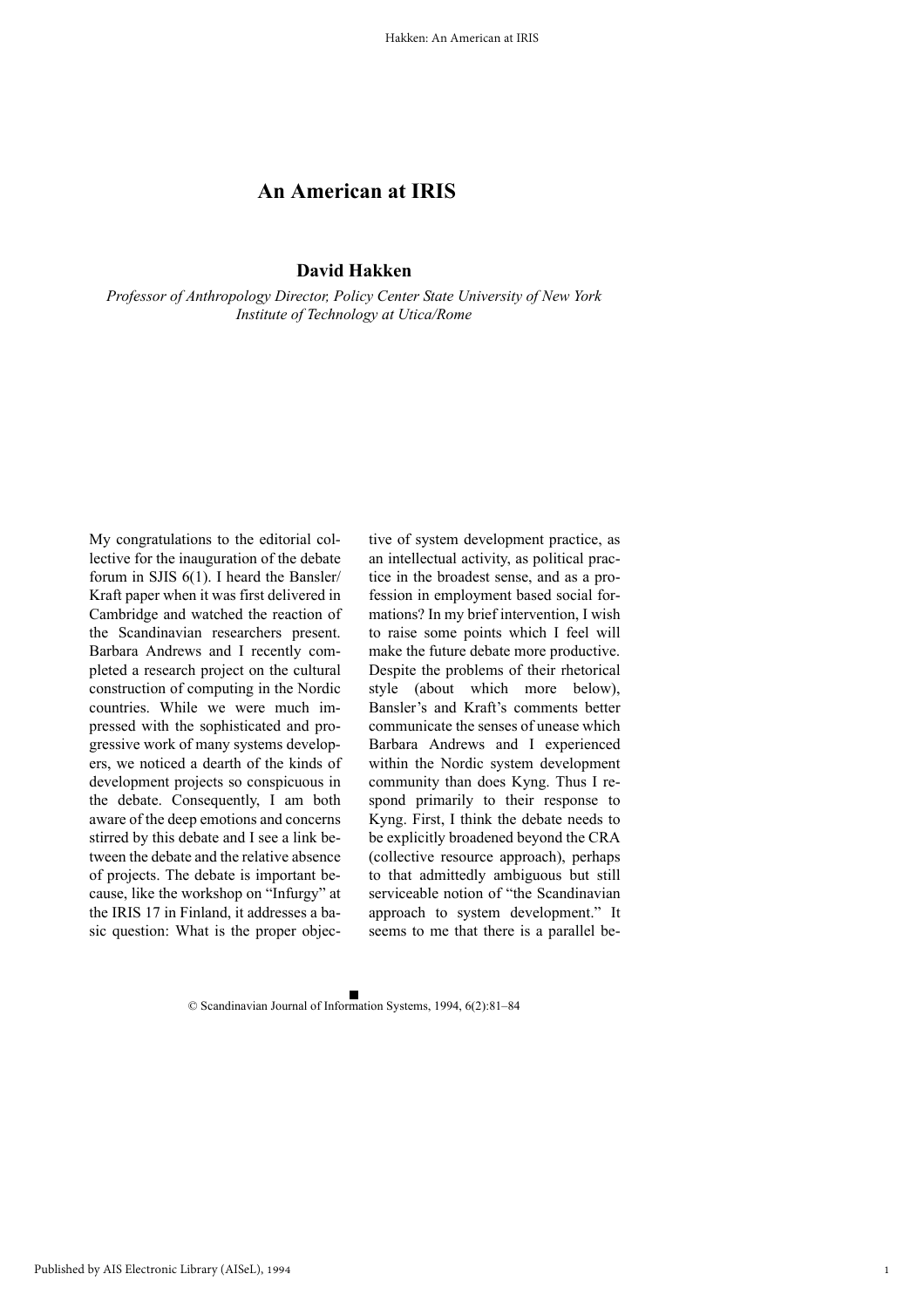tween the situation of those in this community and that of feminists in Nordic science and technology. During the 1980s, feminists both critiqued technoscience as profoundly gendered and argued for more women to include themselves and be included in technoscience. These two goals appear in the 1990s to be more difficult to pursue at the same time. In 1980s Nordic system development, I see a similar dual set of goals—a political agenda of social transformation along with a professional agenda to legitimate system development. Again, in the 1990s, the difficulties of pursuing both these goals, not only at the same time but also in the same activity, are more evident. CRA was one particular way of conceptualizing the relationship between political and professional goals, but there were others. To focus only on CRA is to not be sufficiently sensitive to these others, as well as differences in national context. Kraft and Bansler are to be commended for recognizing the importance of national context, but what they say seems to me to be more applicable to the Swedish than to the Norwegian context, for example. Secondly, I want the debate to be more empirical in a "sociology of work" manner, to approach system development as a labor process with its own relative autonomy. Bansler and Kraft attribute the failure of CRA to accomplish its goals to the centralized structure of industrial relations in the Nordic countries, and their pessimism with regard to the Scandinavian approach in the US follows from the thorough domination of the labor process by capital. Both of these are important structural features of the situations within which systems developers work, but they are not the whole story. In contemporary Sweden, it would appear that industrial relations are no longer centralized. In both the Nordic countries and in the US, the labor process is subject to several, often conflicting, structural forces, and it has its own relative autonomy. When one examines the actual practice of systems developers, one sees this autonomy. Several argued to Barbara and me that user participation was best understood as a necessary prerequisite to creating good systems, for example, while at the same time arguing that it was necessary to "deconstruct" the user. An ethnographic focus on actual practice leads to accounts which are not only sensitive to these complexities but can also better illuminate both the changes to which Kyng refers and the opportunities referred to by Greenbaum and Kyng. And this of course leads to the issue of rhetoric and tone. Their view of the domination of the labor process in the US lead Bansler and Kraft to frequent verbal overkill; e.g., "Users will remain objects of the design process, not active participants, except in the most formal way" (p.103). Yet members of the Committee on Computing as a Cultural Process in the American Anthropological Association have reported numerous cases of real, substantive user participation in actual cases in the US. How can this be? It is the polemical style which makes such cases appear to be unusual rather than part of the varied empirical reality which one would expect in a generally overdetermined world. In sum, I think there is a real crisis in "the Scandinavian approach" as a cultural performance, and Bansler and Kraft are correct to point out the dangers when this performance is marketed in a different political economy. At the same time, the experience of

D. Hakken 82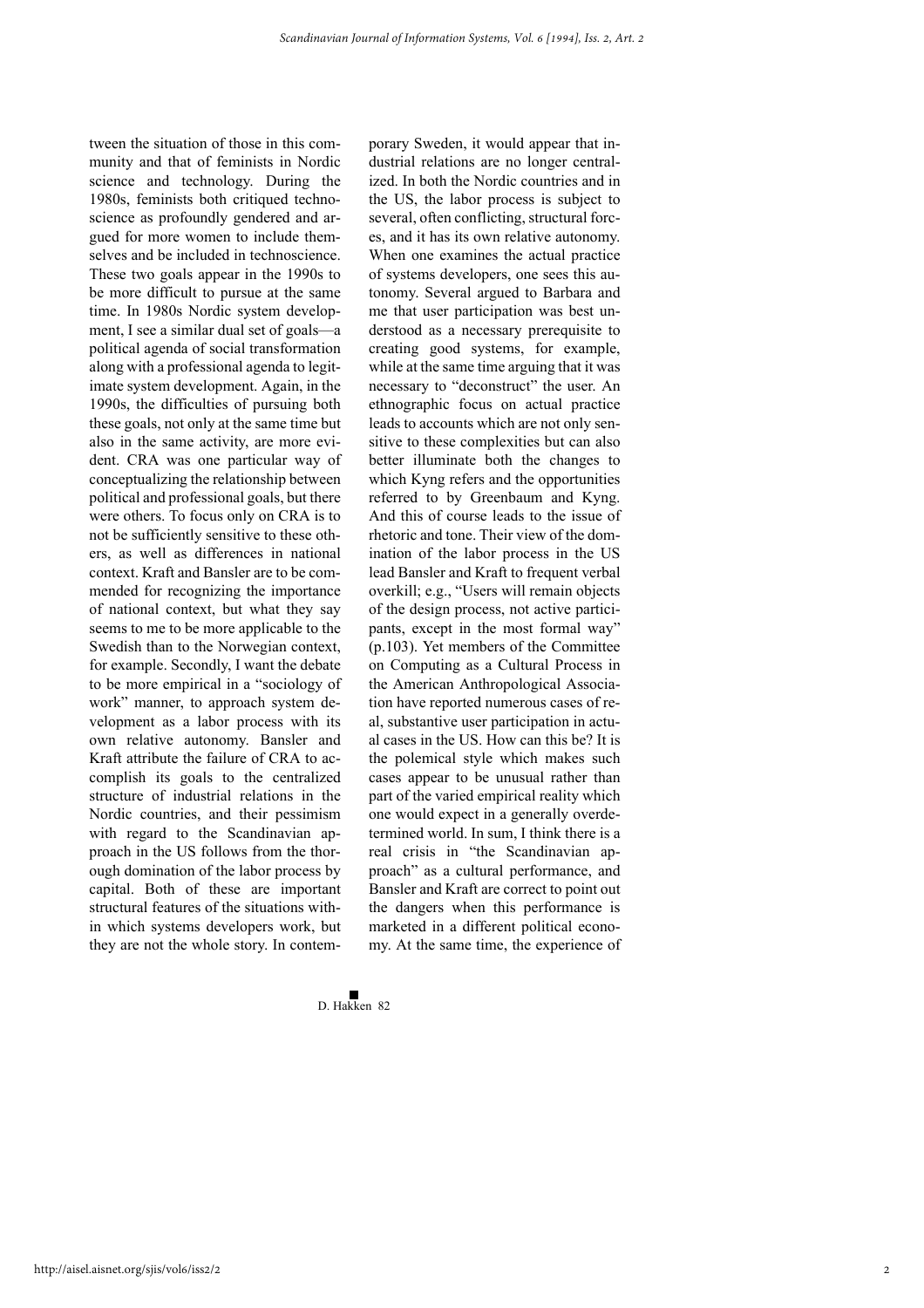systems developers in the Nordic countries continues to be relevant to those committed to a more human future. By broadening the practices to be examined to include more than the CRA, by being more ethnographically empirical, and by choosing rhetorics which encourage more nuanced discussion, this important debate over the Scandinavian approach may move our understanding forward more quickly.